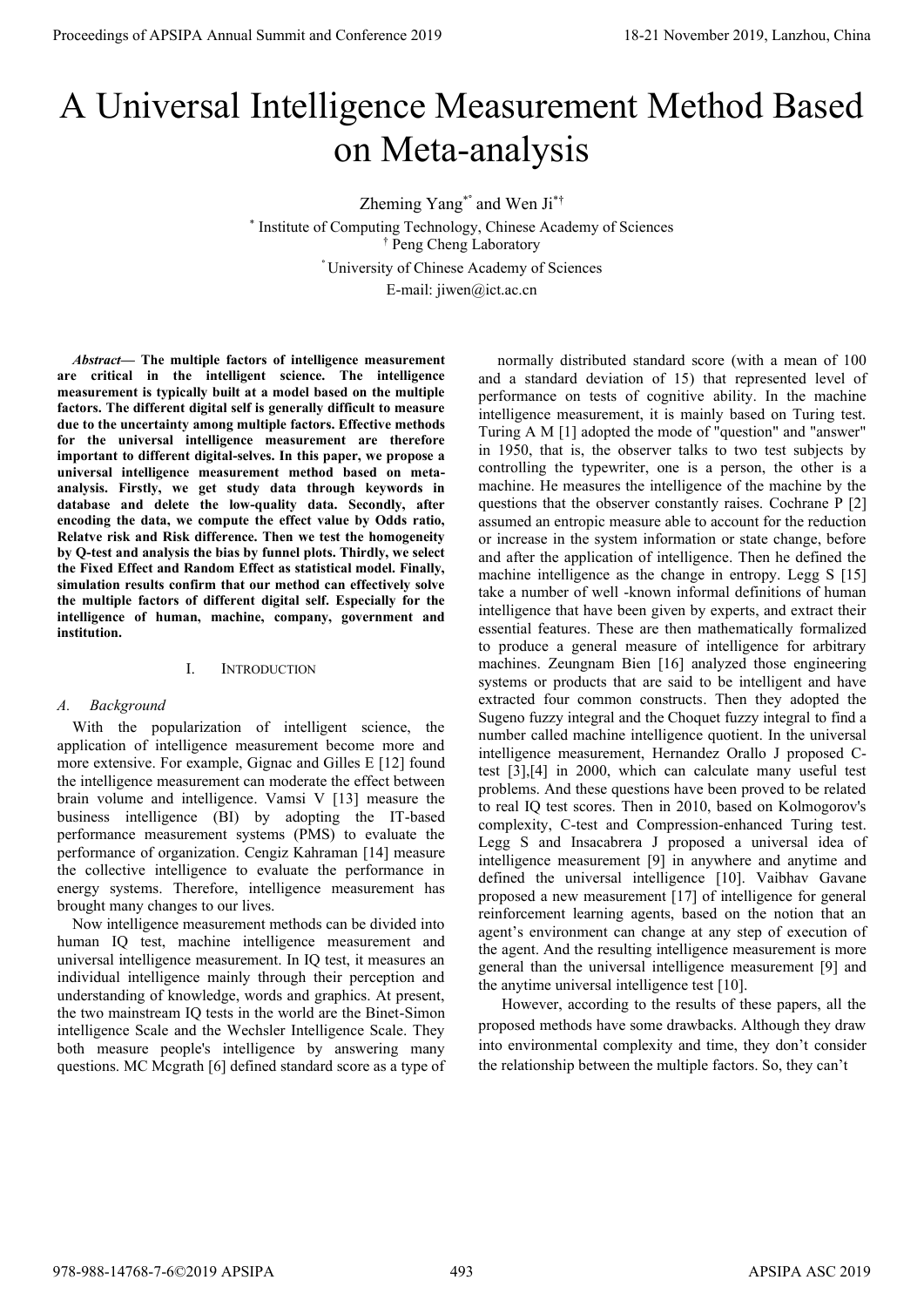combine the different digital self. Therefore, the multiple factors and the heterogeneity are main difficulties in universal intelligence measurement. We propose a universal intelligence measurement method based on meta-analysis to solve the problem. Meta-analysis originates from statistics. It is a statistical method that integrates multiple research data. It can conduct a unified integrated analysis of the existing conclusions, and objectively evaluate the existing research data to draw more valuable conclusions. At present, metaanalysis has been widely used in medical field [7], [8], social science field [21],[20] and library information science field [19],[18]. Myszkowski N analyzed the relationship between intelligence and visual measurement [11] by meta-analysis. On the base of these, we solve the problem of multiple factors. And it combines human, machine, company, government and institution at the same time, as shown in Figure 1.



Fig.1 The digital self of meta-analysis

## *B. Contribution*

In this paper, we propose a universal intelligence measurement method based on meta-analysis. The contribution of this paper is following:

1. We consider the relationship between the multiple factors by meta-analysis.

2.Our method solved the heterogeneity by studying many different data. And it can combine the different digital self. Especially for the intelligence of human, machine, company, government and institution.

3.We first apply meta-analysis for intelligent science. It provides a great idea for other scholars.

The rest of the paper is organized as follows. In Section 2, we introduce the meta-analysis method and concrete implementation steps. Then we introduce the method of merger effect value, Q-test and bias analysis. The experimental results are provided in Section 3. Finally, the conclusion and future work are presented in Section 4.

# II. UNIVERSAL INTELLIGENCE MEASUREMENT METHOD

#### *A. Construction of Data Set*

Retrieving data of Meta-analysis is different from traditional retrieval method. It should retrieval as much research data as possible related to intelligent measurement. It is necessary to provide a large number of key words and a retrieval database for meta-analysis. Then we retrieval the keywords in the database to get data set. By researching the current academic progress of intelligence measurement, we determined the keywords and database as: Key words: Intelligence, Measurement, Universal, Increment, Crowd, Level, Digital, Physical, Crowd,Network,Entropy,Machine,Ar tificial. Database: Google Scholar. Finally, we get a total of 42 papers that cover all fields related to intelligence measurement [5].

There may be some low-quality data in the data set. Therefore, we established a data filtering standard to delete low-quality data. The data filtering standard is depending on the research subject and the research data. In this paper, we determine the data filtering standard as: If the data title contains anyone of the 'Intelligence' or 'Measurement', we regard it as high-quality data. And if it does not contain the above two keywords, but contains more than two other arbitrary keywords, we also regard it as high-quality data. In addition, the filtering standard is not fixed and can be adjusted according to the actual situation. For example, it can also be regarded as high-quality data as long as the research is highly relevant to the title. Finally, we selected eight papers as the data set of meta-analysis. As shown in Figure 2.



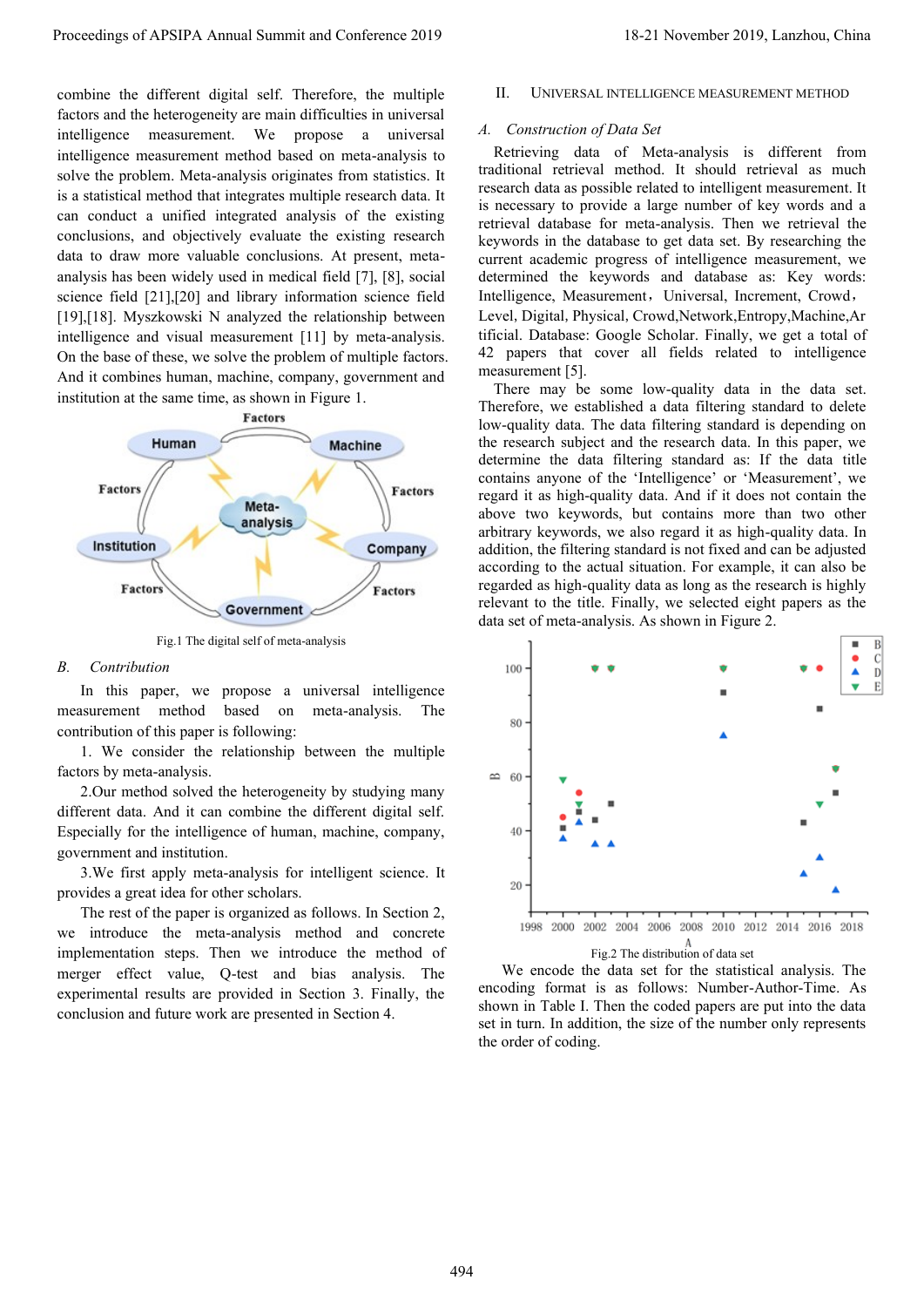Table I. The Coded data.

| Number | Author                | Time |    |
|--------|-----------------------|------|----|
|        | John Duncan           | 2000 | a. |
|        | Hee-Jun Park          | 2001 | e  |
|        | Zeungnam Bien         | 2002 | e  |
|        | Jacob W. Crandall     | 2003 | p  |
|        | José Hernández-Orallo | 2010 | tŀ |
| 6      | Hao Zhong             | 2015 |    |
|        | Jose Hernandez-Orallo | 2016 | tł |
|        | Monireh Dabaghchian   | 2017 | S1 |

#### *B. Calculation of Effect Value*

Effect value is one of the most important factors in metaanalysis. Meta-analysis needs to turn multiple results into a unified statistical factor of effect value because they are heterogeneous. In order to solve the problem that the coefficients of factors are different, we select some statistical variable according to the particularity of intelligence measurement. In this paper, we select the OR (Odds ratio), RR (Relatve risk) and RD (Risk difference) as effect values.

#### *C. Homogeneity Test*

Homogeneity test is to test the rationality of merging results in data sets. It is mainly to check whether the results of every data can be merged or not. In this paper, we use the Qtest to test the homogeneity. The Q-test obeys the chi-square distribution with degree of freedom k-1, where k is the number of effect values. If Q is statistically significant, means these effects values are heterogeneous distributions. We should adopt Random effect model because it can consider the variation between studies and estimate the average of effects distribution at the same time. Then it avoids underestimating the weight of small samples or overestimating the weight of large samples. It can also get a larger confidence interval and then obtain a better conclusion. If Q is not statistically significant, the results of fixed effect model and random effect model are similar. But if the statistical factor of Q-test is near the critical value, two models should be used simultaneously. Finally, we compare the difference of parameter estimation.

The steps of Q test are as follows:

(1) Arrange the data in incremental order:  $X1$ ,  $X2$ ,  $X3$ , …,Xn-1,Xn.

 (2) Calculate the D-value between the maximum and minimum: Xmax-Xmin.

 (3) Calculate the absolute value of the D-value between the suspicious value and its nearest data.

 (4) Calculate Q (Q equals the D-value in (3) divided by the D-value in (2)).

 (5) Values are obtained by looking up tables based on the number of measurements N and the required confidence level (e.g. 95%).

(6) Judgment, if  $Q >$  the value of Q in the table, then discard the suspicious value, otherwise it should be retained.

# *D. Bias Analysis*

In this paper, we select the method of funnel plotting to malysis the bias. The bias analysis is mainly the accuracy of ach effect value increase with the sample size. We take the ffect value as abscissa and the standard error as ordinate to plot. If there is no bias, it should be an inverted funnel. And he points on funnel plot are symmetrically dispersed around he real value of the point estimate of the effect value. The tandard errors of small samples are large and scattered at the bottom of funnel plot. With the increase of sample size, the accuracy is also increased and the scatter points are more concentrated. On the contrary, there are bias problems.

#### III. EXPERIMENT

The experimental environment of this paper is completed under the RevMan 5.3. After importing data set, we select the binary variables as data types and select Mantel-Haenszel as analysis methods. And we select OR (Odds ratio), RR (Relatve risk) and RD (Risk difference) as effect values and select Fixed Effect and Random Effects as statistical models. Finally, we analysis their advantages and disadvantages. Figures 3-8 are the results of the experiment. The center of rectangle represents the point estimate of effect value. The length of rectangle represents the confidence intervals of effect value. And the larger the confidence interval of the effect value, the less accurate the result is.

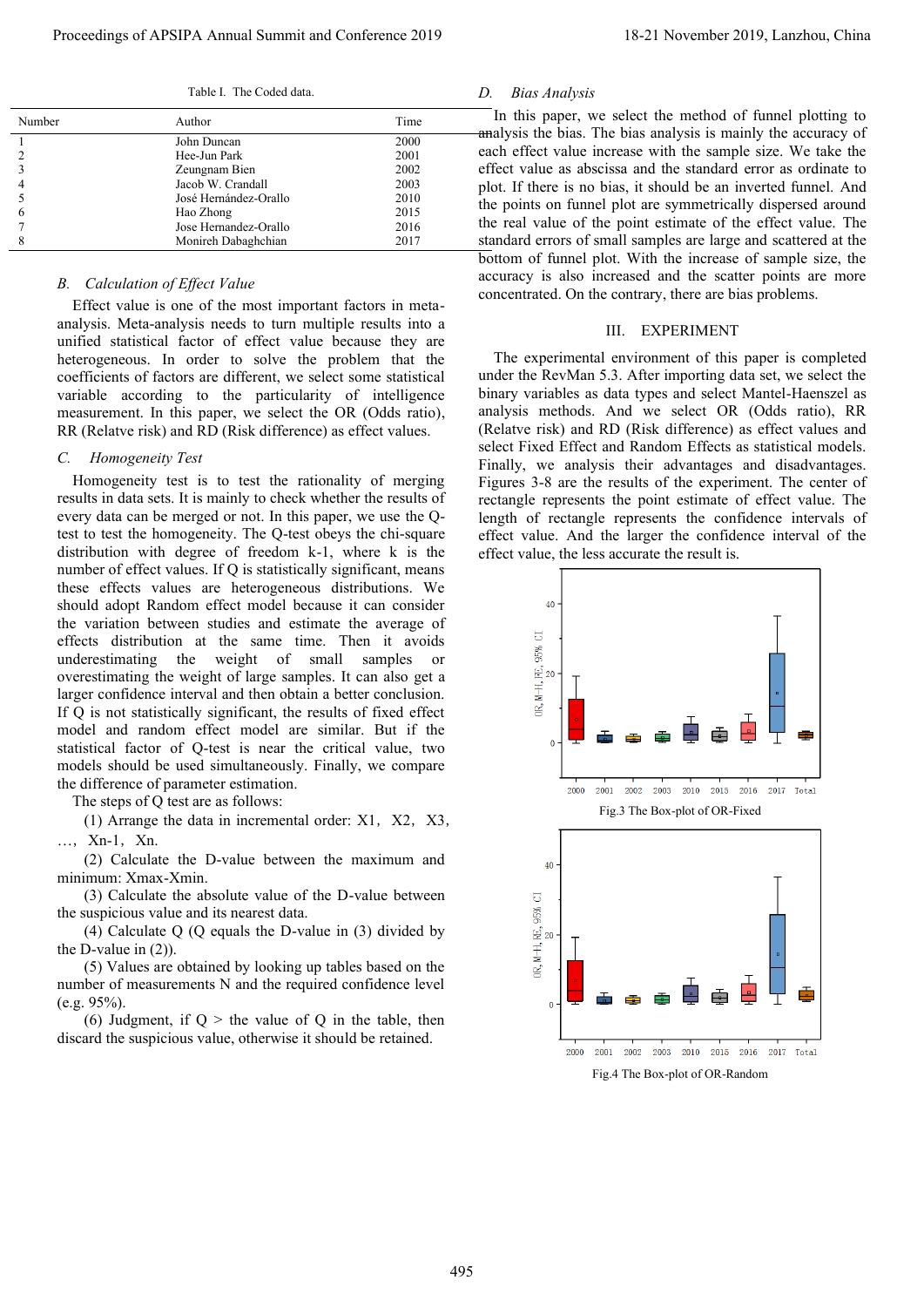

Fig.8 The Box-plot of RD-Random

The experimental results show that the confidence intervals of the effect values in Fig. 3, Fig. 4, Fig. 5, and Fig. 6 are lager, so the results are not accurate. The confidence intervals of the effect values in Fig. 7 and Fig. 8 are smaller. Therefore, RR (Relatve risk) is more suitable for this study than other methods. And the confidence interval of the total effect value in Figure 7 is smaller than that in Figure 8. Overall, the confidence intervals of the total effect values in Figures 3, 5 and 7 are smaller than those in Figures 4, 6 and 8. It shows that the Fixed Effect statistical model is better than Random Effect.

 Figures 9-14 are funnel plots of the experiment. It is mainly used for bias analysis. The abscissa is the effect value of the data set, and the ordinate is the standard error of the data set. The smaller the sample size, the more dispersed the distribution is. And the larger the sample size, the more concentrated the distribution is. If there is no bias, it will be symmetrical funnel-shaped. On the contrary, if its symmetry is poor, there is bias.

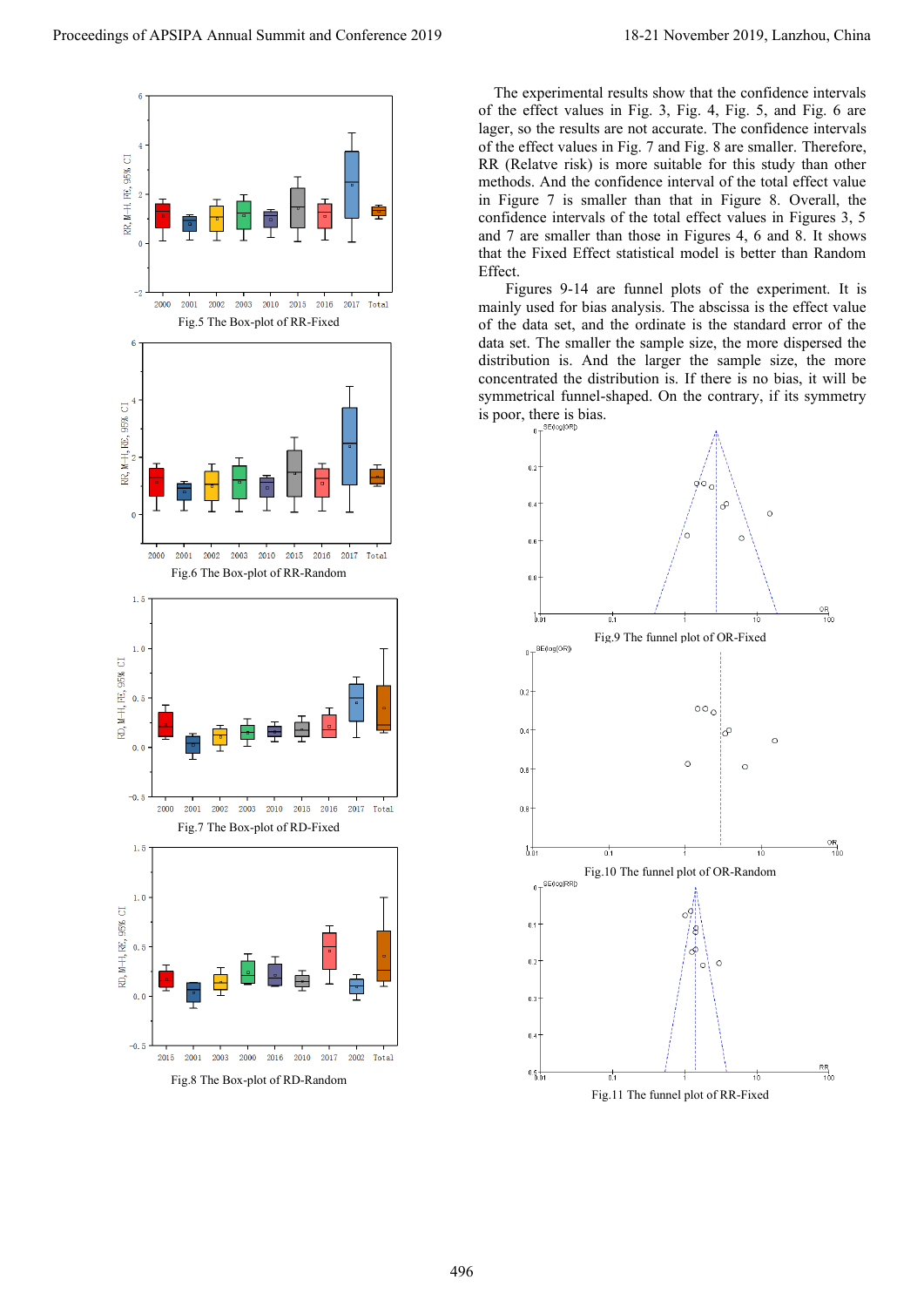

The experimental results show that the distributions of Fig. 13 and Fig. 14 are more concentrated. And their symmetry is better than others. It shows that the RD (Risk difference) is significantly better than other methods. Overall, the symmetry, centralization and standard errors of Figures 9, 11 and 13 are similar to those of Figures 10, 12 and 14. It shows that the Fixed Effect statistical model is similar to the Random Effect. The analysis of the above experiments show that Risk difference and Fixed Effect are better methods for metaanalysis.

#### IV. CONCLUSIONS

In this paper, we analyses the existing research data of universal intelligence measurement by meta-analysis. It can effectively combine different digital self. And it provides a good research idea for the measurement of digital selves such as human, machine, company, government and institution. The research results of this paper can also promote the development of intelligence science. But this paper has some

shortcomings. Because the research quality of different research data is different, and all research data are treated equally in meta-analysis. So, there is some deviation in statistical analysis. We hope that a quantitative standard for research data can be proposed in future studies. This is also our future research focus.

#### ACKNOWLEDGMENT

This work is supported by the National Key R&D Program of China (2017YFB1400100), and the National Natural Scien ce Foundation of China (61572466), and the Beijing Natural Science Foundation (4162059). Corresponding author is Wen Ji.

#### **REFERENCES**

- [1] Turing A M , "Computing Machinery and Intelligence," *Mind (New Series)*, Vol. 59 No. 236, 1950, pp. 433-460.
- [2] Cochrane P, "A Measure of Machine Intelligence (Point of View)," *Proceedings of the IEEE*, Vol. 98 No. 9, 2010, pp. 1543-1545.
- [3] Hernandez-Orallo J, "Beyond the Turing Test," *Journal of Logic, Language and Information*, Vol. 9 No. 4, 2000, pp. 447- 466.
- [4] José Hernández-Orallo and Dowe D L, "Measuring universal intelligence: Towards an anytime intelligence test," *Artificial Intelligence*, Vol. 174 No. 18, 2013, pp. 1508-1539.
- [5] Prpic J and Shukla P, "Crowd Science: Measurements, Models, and Methods," *Hawaii International Conference on System Sciences. IEEE, 2016*.
- [6] Mcgrath M C, "Deviation IQ,", 2011.
- [7] Gavin A, Pim C, and Craske M G, "Computer therapy for the anxiety and depressive disorders is effective, acceptable and practical health care: a meta-analysis," *Journal of Anxiety Disorders*, Vol. 5 No. 10, 2018, pp. e13196.
- [8] Andreas L, Joel L and Barbara M, "Industry sponsorship and research outcome: systematic review with meta-analysis," *Intensive Care Medicine, 2018*.
- [9] Legg S and Hutter M, "Universal Intelligence: A Definition of Machine Intelligence," *Minds & Machines*, Vol. 17 No. 4, 2007, pp. 391-444.
- [10] Insacabrera J, Dowe D L and Sergio EspañaCubillo, "Comparing Humans and AI Agents," *Artificial General Intelligence*, 2011, pp. 122-132.
- [11] Myszkowski N, Celik P and Storme M, "A meta-analysis of the relationship between intelligence and visual "Taste" measures," *Psychology of Aesthetics Creativity & the Arts, 2018*.
- [12] Gignac G E and Bates T C, "Brain volume and intelligence: The moderating role of intelligence measurement quality," *Intelligence,* Vol. 64, 2017, pp. 18-29.
- [13] Vamsi V and Bose I, "Business intelligence for performance measurement: A case based analysis," *Decision Support Systems, 2018*.
- [14] Kahraman C, Sezi Çevik Onar and Oztaysi B, "Fuzzy Collective Intelligence for Performance Measurement in Energy Systems,", 2018.
- [15] Legg S and Hutter M, "A Formal Measure of Machine Intelligence,", 2006.
- [16] Bien Z, Bang W C and Kim D Y, et al., "Machine intelligence quotient: its measurements and applications," *Fuzzy Sets and Systems*, Vol. 127 No. 1, 2002, pp. 3-16.